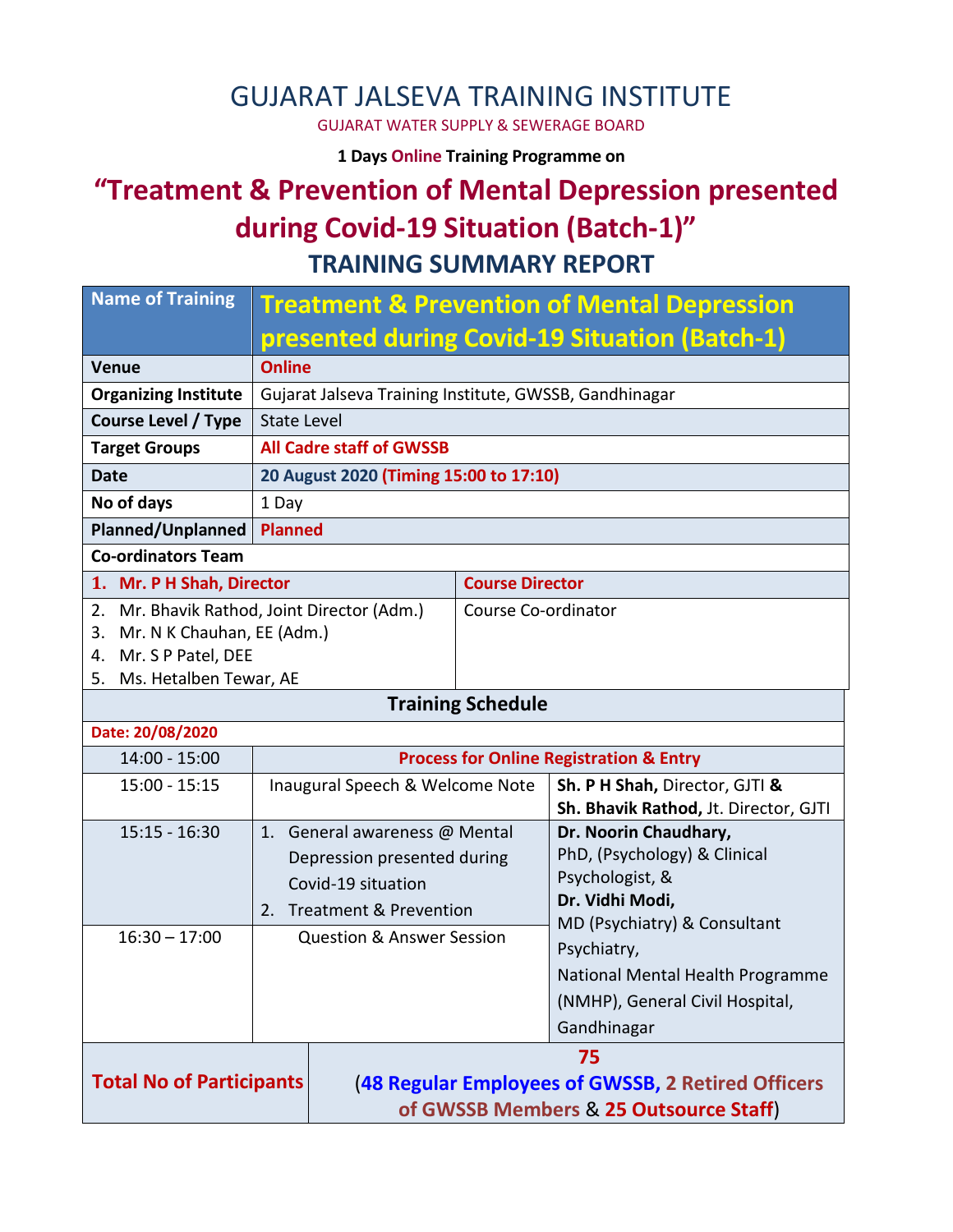# **List of Regular Employees of GWSSB**

| Sr.                     | <b>CPF NO.</b>    | <b>Name</b>                                      | <b>Designation</b>                    | <b>Office &amp; Place</b>                          |
|-------------------------|-------------------|--------------------------------------------------|---------------------------------------|----------------------------------------------------|
| No.                     |                   |                                                  |                                       |                                                    |
| $\mathbf{1}$            |                   | A M Jadav                                        | Sr. Clerk                             | PHWD, Ahmedabad                                    |
| $\mathbf{2}$            |                   | A P Kumbhar<br>Amin khimani                      |                                       | PHC, Ahmedabad                                     |
| $\overline{\mathbf{3}}$ | 10785             |                                                  | <b>Divisional Accountant</b>          | P.H. Works Division Surat                          |
| 4                       | 9221              | <b>Arundhati Bhuvela</b>                         | <b>Executive Engineer</b>             | Recharge Cell, H.O,<br><b>Gandhinagar</b>          |
| 5.                      | 3920              | <b>Avinash Bhatt</b>                             | <b>Geo Hydrologist</b>                | PH Mech Circle, Vadodara                           |
| 6                       |                   | Avinash Goswami                                  | Asst. Manager<br>(Geology)            | DWSU - WASMO Bhuj Kachchh                          |
| $\overline{\mathbf{z}}$ |                   | <b>B N Acharya</b>                               | Jr. Clerk                             | PHWD, Ahmedabad                                    |
| $\boldsymbol{8}$        | <b>GWSSB/4069</b> | <b>BALKRISHEN OMKARNATH PANDIT</b>               | <b>Hydrologist</b>                    | <b>HO, Gandhinagar</b>                             |
| $\boldsymbol{9}$        |                   | D H Panchal                                      | AAE                                   | PHSSD, Dhandhuka                                   |
| 10                      |                   | D.S.dholakia                                     | <b>DW Skilled</b>                     | C.E Zone-4 Bhuj                                    |
| 11                      |                   | Devang Jayantibhai Prajapati                     | Draftman                              | PHC, Ahmedabad                                     |
| 12                      | <b>GWSSB/2707</b> | <b>DHARMENDRA VASANTLAL</b><br><b>MANDVIWALA</b> | <b>Dy. Executive</b><br>Engineer(C)   | <b>HO Office Gandhinagar</b>                       |
| 13                      |                   | Dharmistha C Vyas                                | Rojamdar                              | PHWD, Ahmedabad                                    |
| 14                      | $---$             | <b>Dipal Patel</b>                               | Junior Geologist                      | WASMO, Vadodara                                    |
| 15                      | 4017              | <b>Emeneul Parmar</b>                            | <b>Hydrologist</b>                    | <b>PH Works Division, Dahod</b>                    |
| 16                      |                   | Gaurav kishore parmar                            | Sr.Cleark                             | C.E Zone-4 Bhuj                                    |
| 17                      | <b>GWSSB/6035</b> | <b>GOPAL N BARIA</b>                             | Geo-hydrologist,                      | <b>Ahmedabad</b>                                   |
| 18                      |                   | H B Christian                                    |                                       | GWIL, Ahmedabad                                    |
| 19                      |                   | H C Mehta                                        | <b>DEE</b>                            | PHSSD, Ahmedabad                                   |
| 20                      |                   | Habib Shaikh                                     | Peon                                  | PHWD, Ahmedabad                                    |
| 21                      |                   | Jayantilal valamji vaghela                       | Dy. Manager (Adm)                     | C.E Zone-4 Bhuj                                    |
| 22                      | 4576              | Jitendrakumar Modi                               | <b>Hydrologist</b>                    | P.H.Mech.Dn.Himmatnagar                            |
| 23                      |                   | K C Patel                                        | Sr. Clerk                             | PHC, Ahmedabad                                     |
| 24                      |                   | <b>KN Bhatt</b>                                  |                                       | PHWD, Ahmedabad                                    |
| 25                      |                   | Kapilaben                                        | Peon                                  | PHWD, Ahmedabad                                    |
| 26                      |                   | Kashmira shah                                    | <b>DW Skilled</b>                     | C.E Zone-4 Bhuj                                    |
| 27                      |                   | Kiran manidharray vora                           | Sr. Clerk (Fin)                       | C.E Zone-4 Bhuj                                    |
| 29                      |                   | Mahendraprasad Charandas<br>Vaishnav             |                                       | PHC, Ahmedabad                                     |
| 29                      |                   | N P Joshi                                        | Fix Pay                               | PHSSD, Ahmedabad                                   |
| 30                      |                   | N V Chaudhari                                    | Peon                                  | PHC, Ahmedabad                                     |
| 31                      | 10625             | <b>Naresh Gor</b>                                | <b>Hydrologist</b>                    | PH Mech Circle, Vadodara                           |
| 32                      |                   | Niddhi Akshaykumar Trivedi                       |                                       | PHWD, Ahmedabad                                    |
| 33                      | <b>GWSSB/9083</b> | <b>NIRAV PRATAPSINH SOLANKI</b>                  | <b>Chief Engineer (Civil)</b>         | <b>GWIL GUJARAT Gandhinagar</b>                    |
| 34                      | 4235              | <b>Nitin Shah</b>                                | <b>HYDROLOGIST</b>                    | <b>P.H.MECHANICAL DIVISION</b><br><b>AHMEDABAD</b> |
| 35                      |                   | P B Prajapati                                    | Sr. Clerk                             | PHC, Ahmedabad                                     |
| 36                      |                   | P D Chaudhari                                    | Sr. Clerk                             | PHC, Ahmedabad                                     |
| 37                      |                   | Payal Patel                                      | <b>Assistant Manager</b><br>Geologist | WASMO, Ahmedabad                                   |
| 38                      |                   | Prathnaben hirenbhai mankad                      | Sr.Cleark                             | C.E Zone-4 Bhuj                                    |
| 39                      |                   | Rakesh D Thakor                                  |                                       | GWIL, Ahmedabad                                    |
| 40                      | 5377              | <b>Sanjay N Patel</b>                            | <b>Hydrologist</b>                    | <b>PH Mech Division, Vadodara</b>                  |
| 41                      |                   | Shailesh ramkrushna gor                          | Treaser                               | C.E Zone-4 Bhuj                                    |
| 42                      |                   | Shakil mahammad arab                             | Sr. Clerk                             | C.E Zone-4 Bhuj                                    |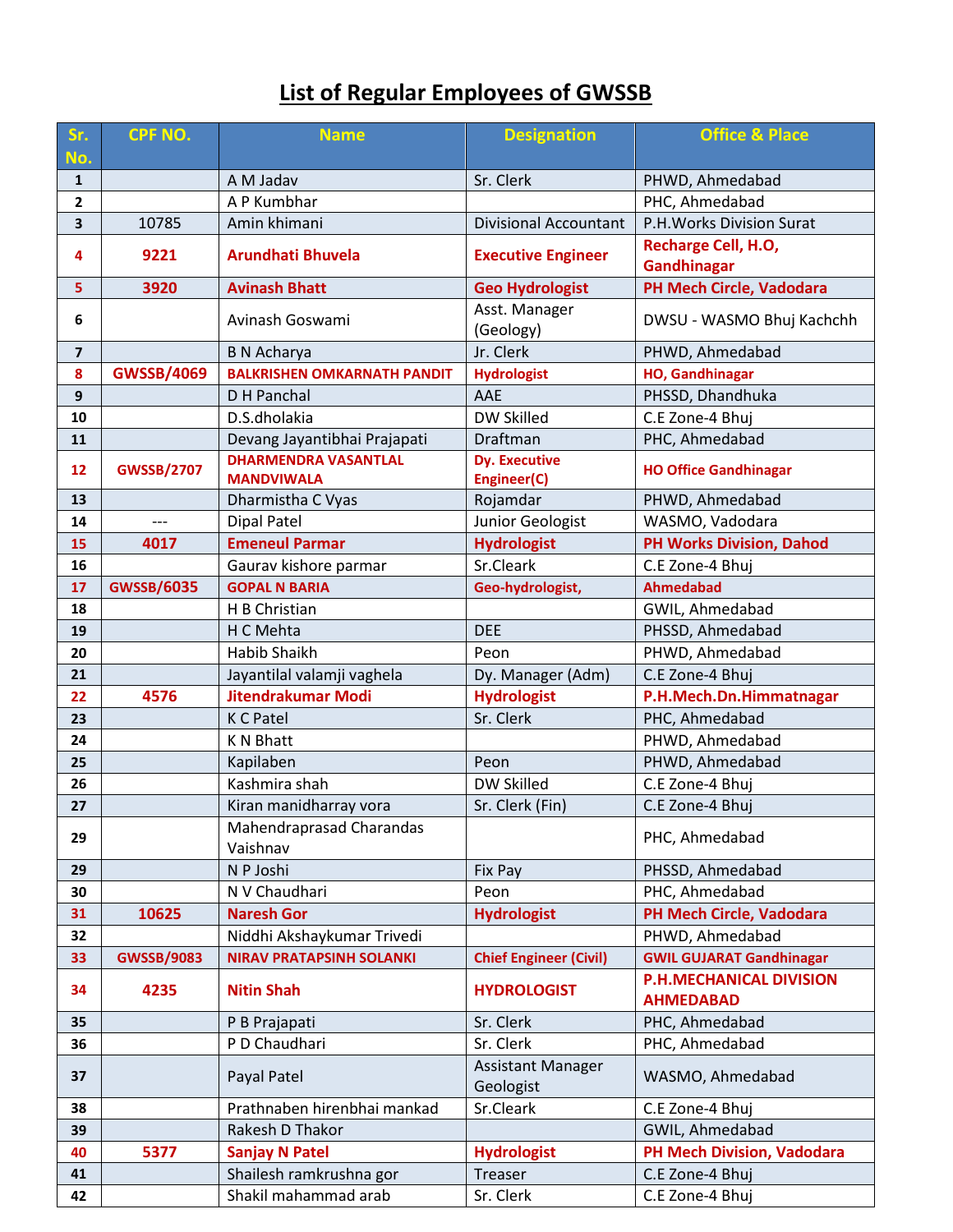| Sr.               | CPF NO.            | <b>Name</b>                     | <b>Designation</b>        | <b>Office &amp; Place</b>         |
|-------------------|--------------------|---------------------------------|---------------------------|-----------------------------------|
| No.               |                    |                                 |                           |                                   |
| 43                | <b>GWSSB/10227</b> | <b>SHASHI NATVARLAL VAGHELA</b> | <b>Senior Manager(C),</b> | <b>GWIL, Halvad</b>               |
| 44                |                    | Shima Tushar Joshi              | AAE                       | PHC, Ahmedabad                    |
| GWSSB/10086<br>45 |                    | SNEHAL SANJAYKUMAR ROY          | Add. Assistant            | <b>HO Office Gandhinagar</b>      |
|                   |                    |                                 | Engineer(M)               |                                   |
| 46                | 4157               | <b>Vinod J Patel</b>            | <b>Hydrologist</b>        | <b>PH Works Division, Bharuch</b> |
| 47                |                    | Vishnukumar kantilal joshi      | <b>Work Asst</b>          | C.E Zone-4 Bhuj                   |
| 48                |                    | Y.M.Gor                         | DW Skilled                | C.E Zone-4 Bhuj                   |

## **List of Retired Officers of GWSSB**

| Sr.<br>No. | <b>Name</b>                 | <b>Designation</b>              | <b>Office &amp; Place</b> |
|------------|-----------------------------|---------------------------------|---------------------------|
|            | <b>Pravinchandra K Tank</b> | <b>Retd. Chief Engineer</b>     | <b>GWSSB</b>              |
|            | Deepak Thekdi               | Retd. Deputy Executive Engineer | GWSSB                     |

#### **List of Employees (Outsource Staff)**

| Sr.<br>No.     | <b>Name</b>                 | <b>Designation</b>     | <b>Office &amp; Place</b> |
|----------------|-----------------------------|------------------------|---------------------------|
| $\mathbf{1}$   | A R Kothivar                | Outsourcing Engr.      | C.E Zone-4 Bhuj           |
| 2              | Apexa Brahmbhatt            | Micro Biologist        | Laboratory, Ahmedabad     |
| 3              | Avshesh B Benker            | Lab Ass.               | Laboratory, Ahmedabad     |
| 4              | <b>BINALBEN M CHAUDHARY</b> | LAB. ASSISTANT         | R.P.H.E.L. PALANPUR       |
| 5              | <b>BIRAJBA S DABHI</b>      | <b>CHEMIST</b>         | R.P.H.E.L. PALANPUR       |
| 6              | Chetan K Patel              | Microbiologist         | Dist Lab Patan            |
| $\overline{7}$ | Dhaval GhanshyamBhai Manvar | Diploma Civil          | PHC, Ahmedabad            |
| 8              | Dimpal R Sharma             | Chemist                | Laboratory, Ahmedabad     |
| $\mathsf 9$    | DINESHKUMAR A. SOLANKI      | COMP. OPP.             | R.P.H.E.L. PALANPUR       |
| 10             | <b>GAURAV J AMIN</b>        | <b>MICROBIOLOGIST</b>  | R.P.H.E.L. PALANPUR       |
| 11             | Jitendra A Rathod           | <b>DEO</b>             | PHSSD, Ahmedabad          |
| 12             | Krunali P Gusai             | Outsourcing Deta Opt.  | C.E Zone-4 Bhuj           |
| 13             | M M Pathan                  | <b>DEO</b>             | PHWD, Ahmedabad           |
| 14             | Mahesh G Solanki            | Clerk & Comp. Operator | Dist Lab Patan            |
| 15             | Mahesh Pujara               | Apprentice Engr.       | C.E Zone-4 Bhuj           |
| 16             | Nayi Kalpesh R              | Chemist                | Dist Lab Mehsana          |
| 17             | Parmar Gaurang D            | Clerk cum Comp. Op.    | Dist Lab Mehsana          |
| 18             | Patel Binal H               | Chemist                | Dist Lab Mehsana          |
| 19             | Patel Khushbu M             | Microbiologist         | Dist Lab Mehsana          |
| 20             | Rajeshwari Hathi            | Apprentice Engr.       | C.E Zone-4 Bhuj           |
| 21             | Ravi Patel                  | Apprentice             | PHSSD, Ahmedabad          |
| 22             | Sunil R Patel               | Chemist                | Dist Lab Patan            |
| 23             | Sweta Gor                   | Apprentice Engr.       | C.E Zone-4 Bhuj           |
| 24             | <b>Tirth Sharma</b>         | Apprentice             | PHSSD, Ahmedabad          |
| 25             | Viral Jitubhai Lambha       | T                      | PHWD, Ahmedabad           |